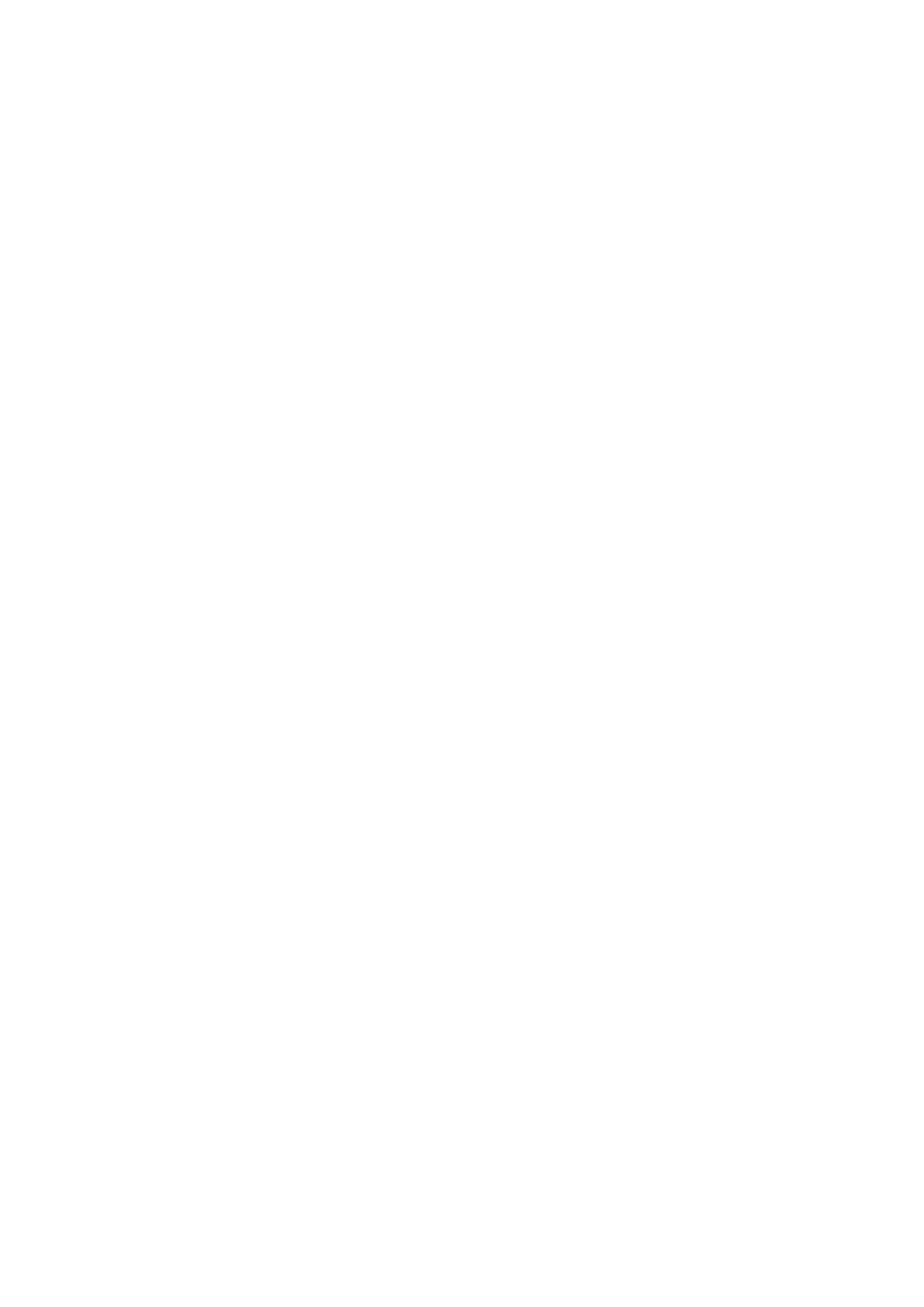#### **ITEM TABLE OF CONTENTS PAGE**

**20 Local board input to development of Auckland Transport's Interim Speed Management Plan** [5](#page-4-0)

**Note:** The reports contained within this agenda are for consideration and should not be construed as Council policy unless and until adopted. Should Members require further information relating to any reports, please contact the relevant manager, Chairperson or Deputy Chairperson.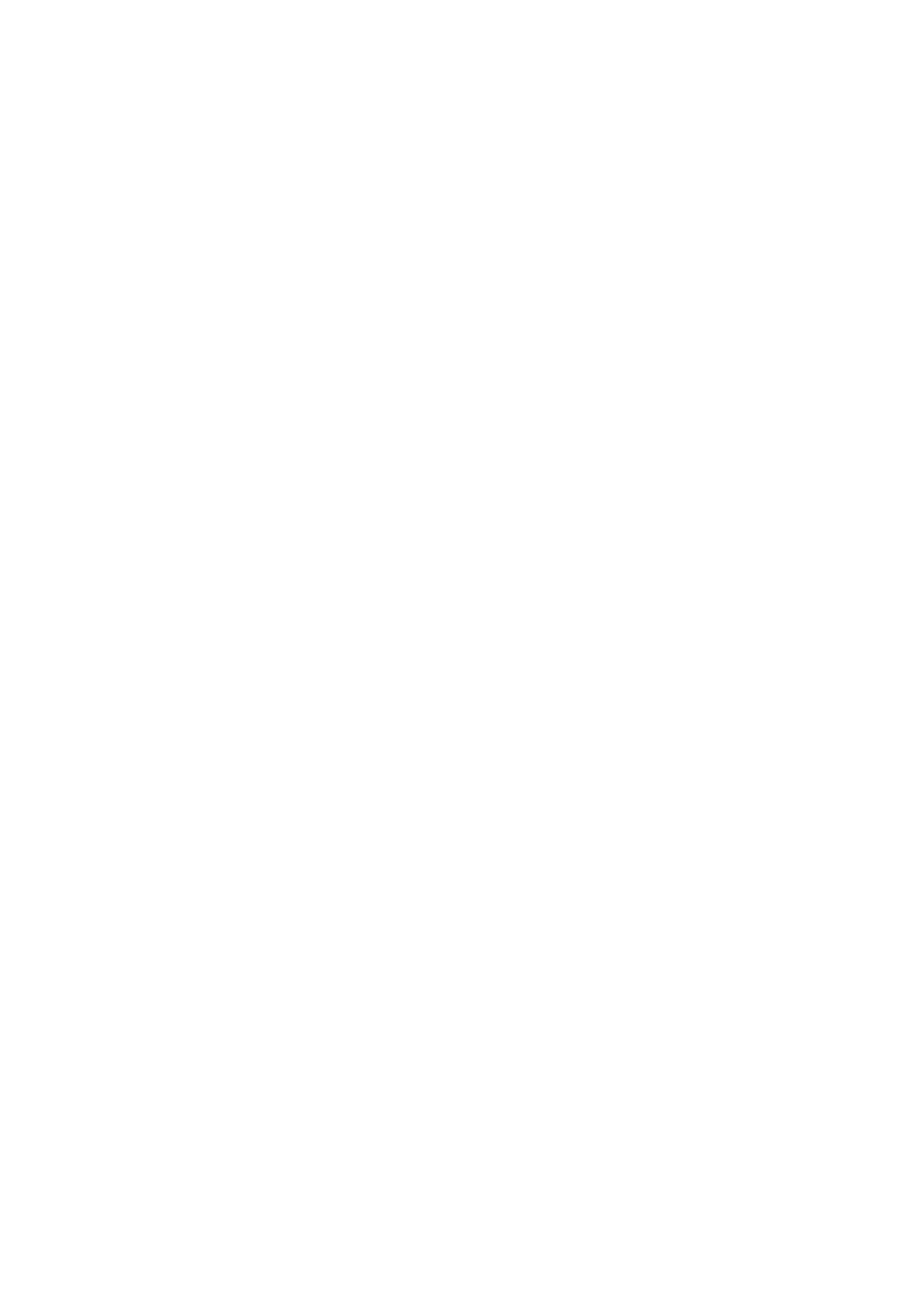# <span id="page-4-0"></span>**Local board input to development of Auckland Transport's Interim Speed Management Plan**

**File No.:** CP2022/03408

## **Te take mō te pūrongo Purpose of the report**

1. To seek early local board input to the development of Auckland Transport's proposed interim Auckland Speed Management Plan.

# **Whakarāpopototanga matua Executive summary**

- 2. Central government is committed to speed reductions and the 'Vision Zero' road safety policy and is considering implementing regulations that would require the creation of regional speed management plans.
- 3. Introduction of an interim Speed Management Plan meets the council's direction to Auckland Transport (AT) to reduce road deaths and serious injuries, and to prepare to meet the proposed central government rules.
- 4. In December 2021, AT advised all local boards about the development of an interim Auckland Speed Management Plan for the period 2023-26. The plan will create a framework for setting new speed limits and will influence plans for related safety infrastructure across Auckland.
- 5. Prior to developing the interim Speed Management Plan, AT is seeking input from local boards, specifically to identify a list of roads in each local board area that should be reviewed when staff develop the proposed plan.
- 6. The interim Speed Management Plan will be in place between 2023 and 2026. During 2023, consultation will begin on the first ten-year plan which is expected to be in place from 2024 to 2034.

# **Ngā tūtohunga Recommendation/s**

That the Maungakiekie-Tāmaki Local Board:

- a) provide feedback on the introduction of an interim Auckland Speed Management Plan
- b) provide a list of roads within the local board area that should be reviewed when staff develop the proposed plan.

# **Horopaki Context**

- 7. AT has made speed limit changes covering 11% of the road network, with changes to a further 27% of the road network proposed. Each local board has received information detailing the roads in their area where changes are proposed under the first three phases of the Safe Speeds Programme.
- 8. The Interim Speed Management Plan will continue this process of expanding Auckland's network of safer roads.
- 9. Between March and June 2022, AT will undertake an assessment to consider feedback from elected members, mana whenua, partners and the community against technical considerations related to benefit, cost, and risk. Several checks will then be made, including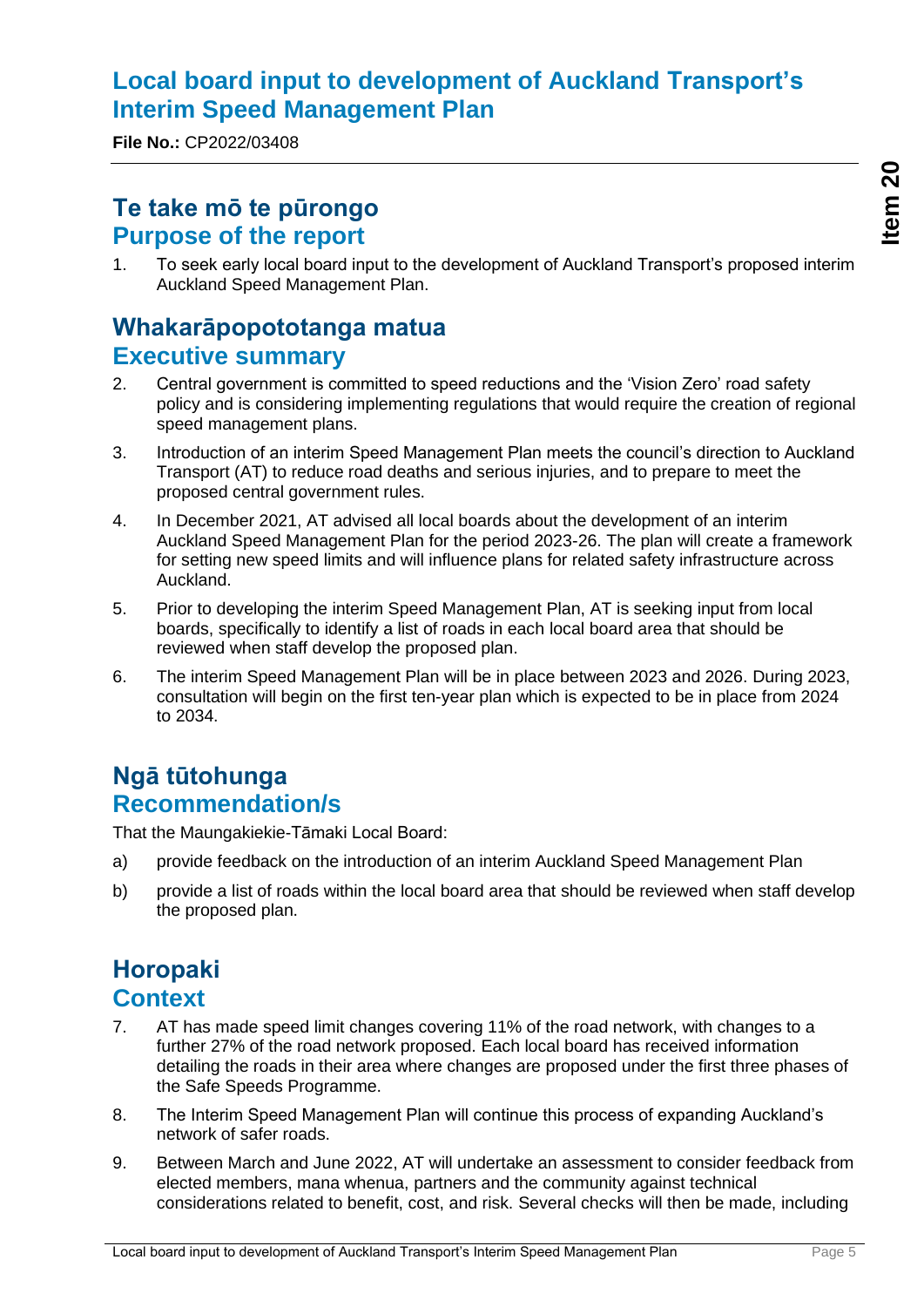technical and legal reviews, and funding criteria. This work will inform the options that are presented as part of public consultation, planned to take place in late-2022.

#### **Auckland Council Strategic Alignment**

- 10. Auckland Council is committed to road safety. The Auckland Plan envisages a transport network free of deaths and serious injuries by 2050. AT deliver the council's policies in relation to transport. AT developed *'Vision Zero for Tāmaki Makaurau'* in response to goals within the Auckland Plan and with the council's Planning Committee's direction. The interim speed management plan is a key contribution to *'Vision Zero for Tāmaki Makaurau'.*
- 11. The interim Speed Management Plan encourages safer speeds that contribute to *'Te-Tāruke-ā-Tāwhiri: Auckland's Climate Plan'* by making roads safer and encouraging greater use of more environmentally friendly transport modes, such as walking and cycling.

#### **Central Government Alignment: Proposed Land Transport Rule on Setting Speed Limits**

- 12. '*Road to Zero'* is New Zealand's road safety strategy; infrastructure improvements and speed management are its first focus areas. In 2021, Waka Kotahi New Zealand Transport Agency consulted on a proposed new *'Land Transport Rule: Setting of Speed Limits 2021*'.
- 13. The proposed changes include requirements for local authorities to develop speed management plans and set lower speed limits around schools to improve safety and encourage more children to use active modes of transport.
- 14. Central government is considering the proposed rule and a decision is expected in the second quarter of 2022. Waka Kotahi is expected to release a new speed management guide at the same time as the new rule, which will include updated safe and appropriate speed limit ranges for our roads and streets. Under the proposed rule, AT is required to consult on speed limit changes in accordance with the Local Government Act 2002.

# **Tātaritanga me ngā tohutohu Analysis and advice**

- 15. Development of an interim Speed Management Plan is a long process, and this engagement is an early step. AT will engage with the public, other agencies and elected members throughout 2022.
- 16. The current round of local board consultation started in December 2021. In February and March 2022, AT attended workshops with local boards and is now inviting feedback, specifically about roads or areas where there is community demand for safer speeds.
- 17. Please note that where roads and schools are already included in conversations taking place within Tranche 2B of the previous speed limits programme, these should not be included in feedback on the interim Speed Management Plan.
- 18. Feedback from local boards will contribute to the development of a draft Speed Management Plan that AT will consult on in late 2022. Following public consultation, the AT Board will finalise and approve an interim Auckland Speed Management Plan 2023-2026.
- 19. The role of the local board is not to make technical decisions about speed management, but instead to provide the community's perspective on local concerns and interests related to speed management.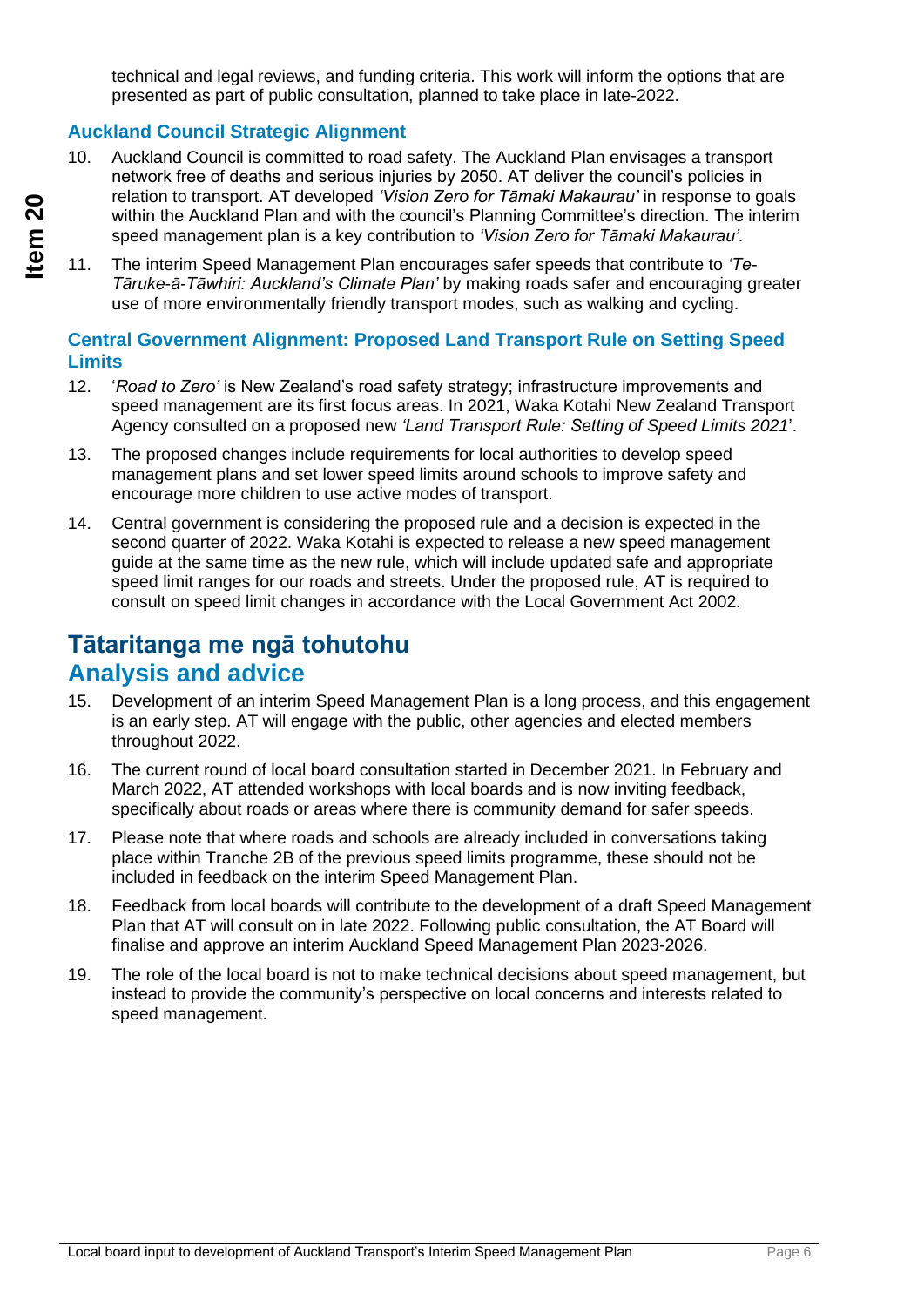### **Tauākī whakaaweawe āhuarangi Climate impact statement**

- 20. Auckland Transport engages closely with the council to develop strategies, actions, and measures that support the outcomes sought by the Auckland Plan 2050, Te-Tāruke-ā-Tāwhiri the Auckland Climate Action Plan, and other council priorities.
- 21. Auckland Transport's plays a key role in providing attractive alternatives to private vehicle travel, reducing the carbon footprint of its own operations and, to the extent feasible, that of the contracted public transport network. The primary climate change benefit of safe and appropriate speed limits is that they support and encourage greater take-up of walking, cycling and micro mobility by reducing the risk to vulnerable road users, making these modes safer and more attractive. This supports emissions reductions.
- 22. Recent surveys of town centres in which speed limits were reduced and safety improvements introduced in the first tranche of Auckland Transport's speed limit changes demonstrated a link between slower speeds and more people walking or cycling. Surveys found that 19% of local people now participate in at least one 'active mode' activity *(*for example, walking or cycling) more often since the projects have been completed. Increasing the number of people choosing to walk or cycle reduces emissions.

#### **Ngā whakaaweawe me ngā tirohanga a te rōpū Kaunihera Council group impacts and views**

23. Auckland Transport engages closely with the council on developing strategies, actions, and measures to support the outcomes sought by the Auckland Plan 2050, Te-Tāruke-ā-Tāwhiri the Auckland Climate Action Plan and other council priorities.

#### **Ngā whakaaweawe ā-rohe me ngā tirohanga a te poari ā-rohe Local impacts and local board views**

- 24. The new Land Transport Rule: Setting of Speed Limits 2022, once introduced, will require road controlling authorities to:
	- reduce 40% of their school speed limits by 2024, with all reductions completed by 2030
	- include their proposed speed limit changes and safety infrastructure treatments (including proposed safety camera placements) for the coming ten years into speed management plans
	- implement a new consultation process that aligns with the three-year Regional Land Transport Planning (RLTP) consultation process.
- 25. The new rule will remove the requirement to set speed limits through bylaws, enabling a whole-of-network approach that considers safety-related infrastructure improvements, speed limit changes and safety camera placement together.
- 26. Taken together, these changes will have a significant impact on Auckland communities, and on the ways that Aucklanders input into decisions around safer speed limits.
- 27. In addition to the feedback local boards are invited to provide in response to this report, local boards will continue to be kept informed and up to date as this process progresses.

### **Tauākī whakaaweawe Māori Māori impact statement**

- 28. Auckland Transport is committed to meeting its responsibilities under Te Tiriti o Waitangi and its broader legal obligations in being more responsive to and inclusive of Māori.
- 29. AT's Māori Responsiveness Plan outlines the commitment to 19 mana whenua iwi in Auckland to deliver effective and well-designed transport policy and solutions. AT also recognises mataawaka and their representative bodies and desire to foster a relationship with them. This plan is available on the Auckland Transport website <https://at.govt.nz/about-us/transport-plans-strategies/maori-responsiveness-plan/#about>